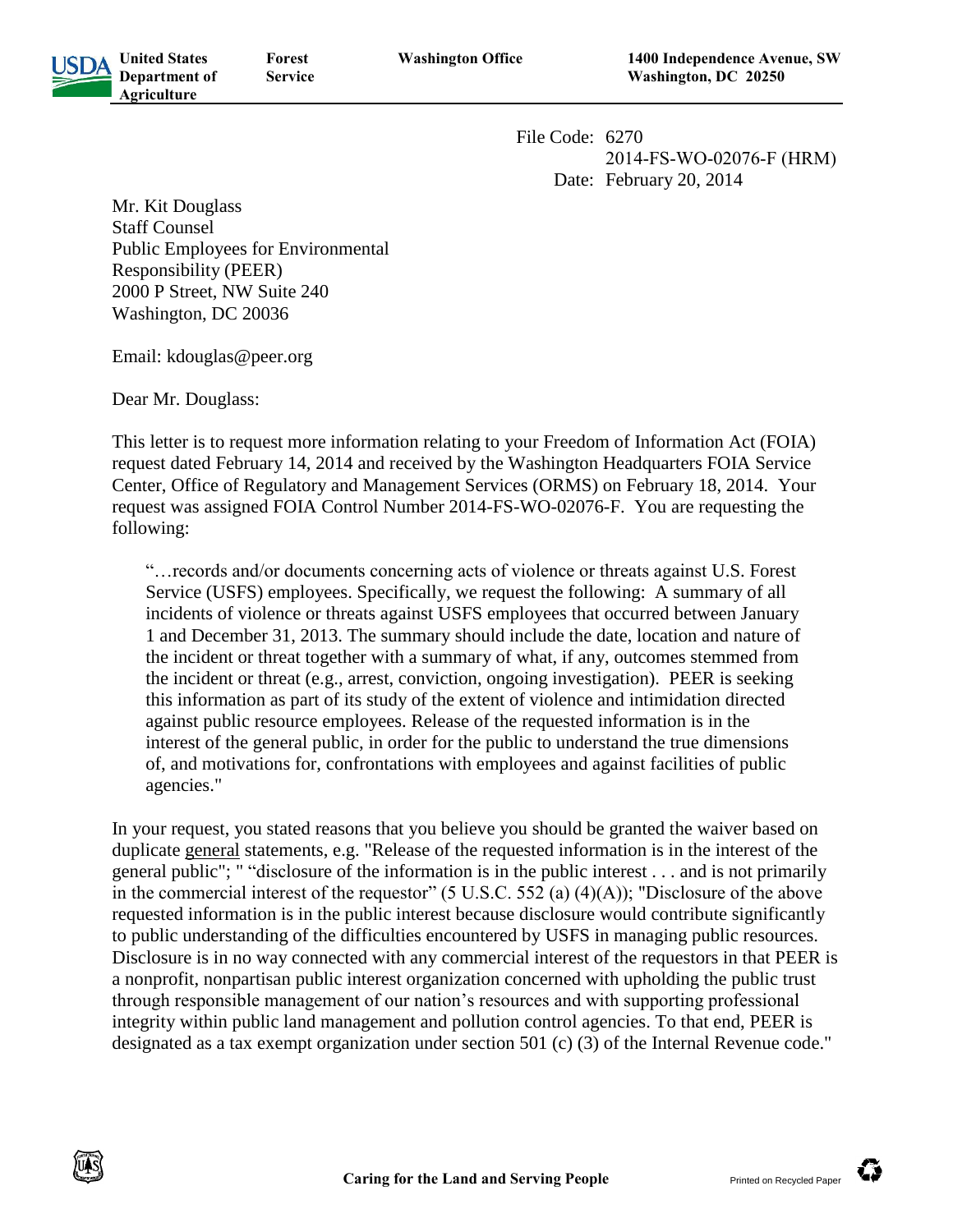The Forest Service relies heavily upon the fee waiver factors which are very specific. Each request for a fee waiver is to be evaluated on a case-by-case basis. Therefore, we rely on your responses to each of the factors, each time a request is made for a fee waiver. Your response to the fee waiver factors should be customized to address the specific documents requested in this instance and should reflect how all of the specific information requested in this instance will benefit the general public. Therefore, it will be difficult for our office to qualify your organization for a fee waiver based on the generic information you have supplied in your request.

All requesters must specifically identify how the current information being requested meets all of the fee waiver criteria. Further, the fact that your organization has qualified for a fee waiver in the past for a similar request, or that they are a nonprofit organization does not demonstrate their eligibility for a fee waiver. As with disclosures made under the FOIA, it has been found that agencies analyzing fee waiver requests are not bound by previous administrative decisions.

The Department of Agriculture has published FOIA guidelines for agencies to follow in making fee waiver determinations. The guidelines, found at 7 CFR, Subtitle A, Part 1, Subpart A, Appendix A, Section  $6(a)(1)$ , list six factors to be taken into consideration when assessing fee waiver requests:

(1) The subject of the request, i.e., whether the subject of the requested records concerns "the operations or activities of the government";

(2) The informative value of the information to be disclosed, i.e., whether the disclosure is "likely to contribute" to an understanding of government operations or activities. (The requester bears the burden of identifying "with reasonable specificity" the public interest served.)

(3) The contribution to an understanding of the subject by the general public likely to result from disclosure, i.e., whether disclosure of the requested information will contribute to "public understanding". (Factor 3 concerns whether disclosure of the information will contribute to the public at large, and requires the requester to have the ability to disseminate the information to the general public. Requesters cannot satisfy the standard merely by representing that they will make the information available to others. Requesters have the burden of demonstrating with particularity that the information will be communicated to the public.)

(4) The significance of the contribution to public understanding, i.e., whether the disclosure is likely to contribute "significantly" to public understanding of government operations or activities. (The public benefit should be "identified with reasonable specificity".)

(5) The existence and magnitude of a commercial interest, i.e., whether the requester has a commercial interest that would be furthered by the requested disclosure; and if so,

(6) The primary interest in disclosure, i.e., whether the magnitude of the identified commercial interest of the requester is sufficiently large, in comparison with the public interest in disclosure, that disclosure is "primarily in the commercial interest of the requester." (Factor 6 requires an agency to balance the requester's commercial interest against the identified public interest in disclosure and determine which interest is "primary.")